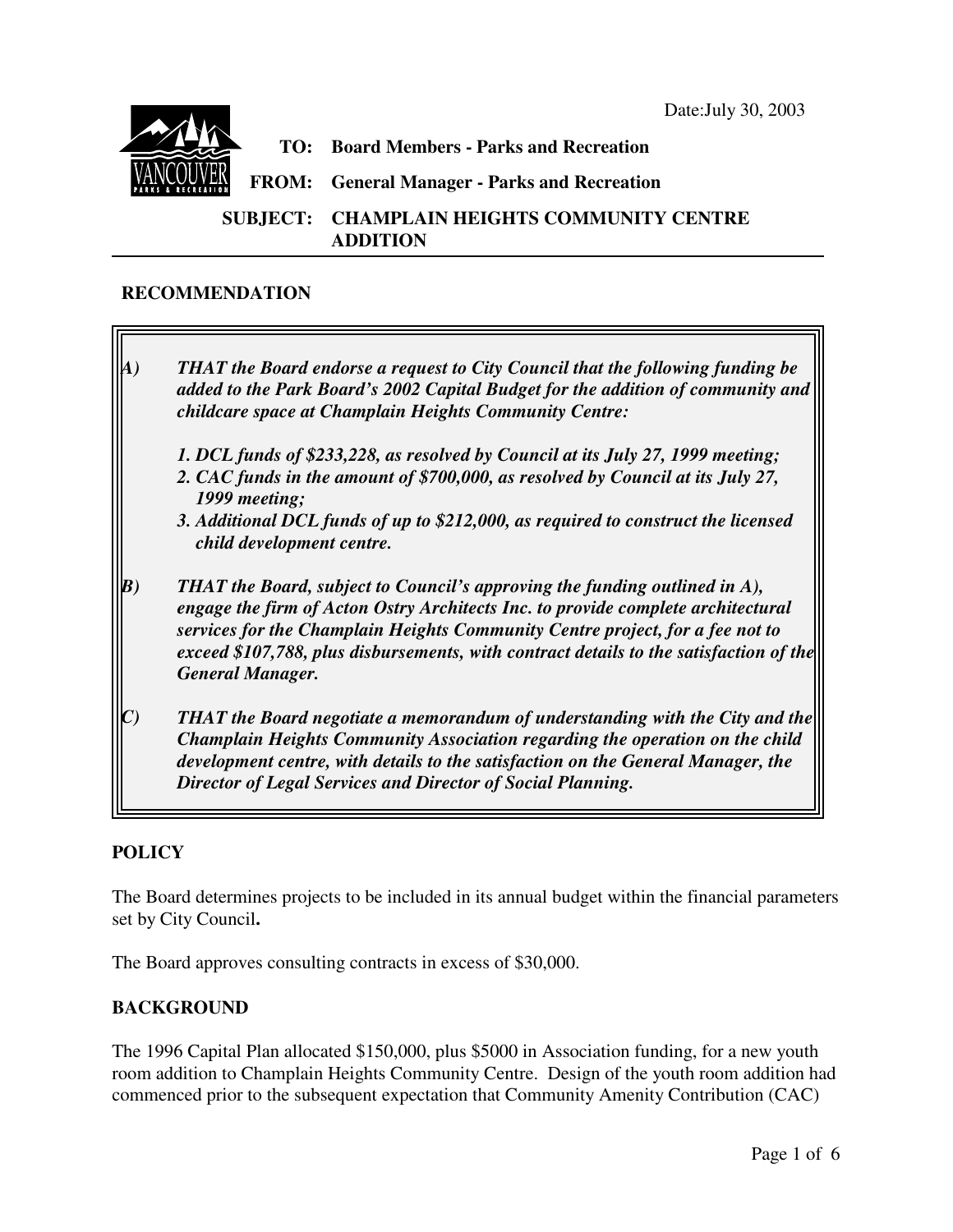funds and Development Cost Levy (DCL) funds could be made available due to a redevelopment of Champlain Ma1l. The original project was therefore suspended in 1998. When the project was continued in the Spring of 2000, there was a balance of \$135,000 remaining from the original \$155,000 allocation.

At the City Council meeting of July 27, 1999, dealing with the redevelopment of the Champlain Mall, Council approved the following motions:

- "1. THAT the form of development for the CD-1 zoned site known as 3200 East 54th Avenue be approved generally as illustrated in the Preliminary Development Application Number DE403146, prepared by W.T. Leung Architects Inc. and stamped "Received, City Planning Department, January 7, 1999 ", provided that the Director of Planning may approve design changes which would not adversely affect either the development character of this site or adjacent properties.
- 2. THAT the proposed conditions of approval for the form of development for 3200 East 54th Avenue (Champlain Mall) include acceptance of a Community Amenity Contribution (CAC), details of which are outlined in the Policy Report dated July 9, 1999, and subject to further discussion and incorporation in an agreement to the satisfaction of the City Manager and the Director of Legal Services, in consultation with relevant Departments.

This being in addition to Development Cost Levies (DCLs) expected to be paid under the proposed City-wide DCL By-law scheduled to be operative as of January 28, 2000 at the rate of  $$26.91$  per m<sup>2</sup> ( $$2.50$  per sq. ft.).

3. THAT the City apply DCL funds collected pursuant to the City-wide DCL By-law noted in Recommendation 2 to the following capital projects being provided on or related to this site by the developer in accordance with the following:

(i) a contribution not to exceed \$233,228 towards the cost of establishing the Champlain Heights Community Centre day care facility (at a rate of \$1,696 per m² [\$150 per sq. ft.] x 137.58 m² [1,480 sq. ft.]); and

(ii) a contribution not to exceed \$230,000 towards the cost of development of park land in the residential component of the project, for which the City will be granted a right-of-way for full public access and use of the space.

These City contributions are payable when sufficient DCL contributions are made by the developer.

- 4. THAT when approved, the DCL for this development remain at \$26.91 per m² (\$2.50 per sq. ft.) until the development is completed.
- 5. THAT Recommendation 2. be understood to include that the City accept the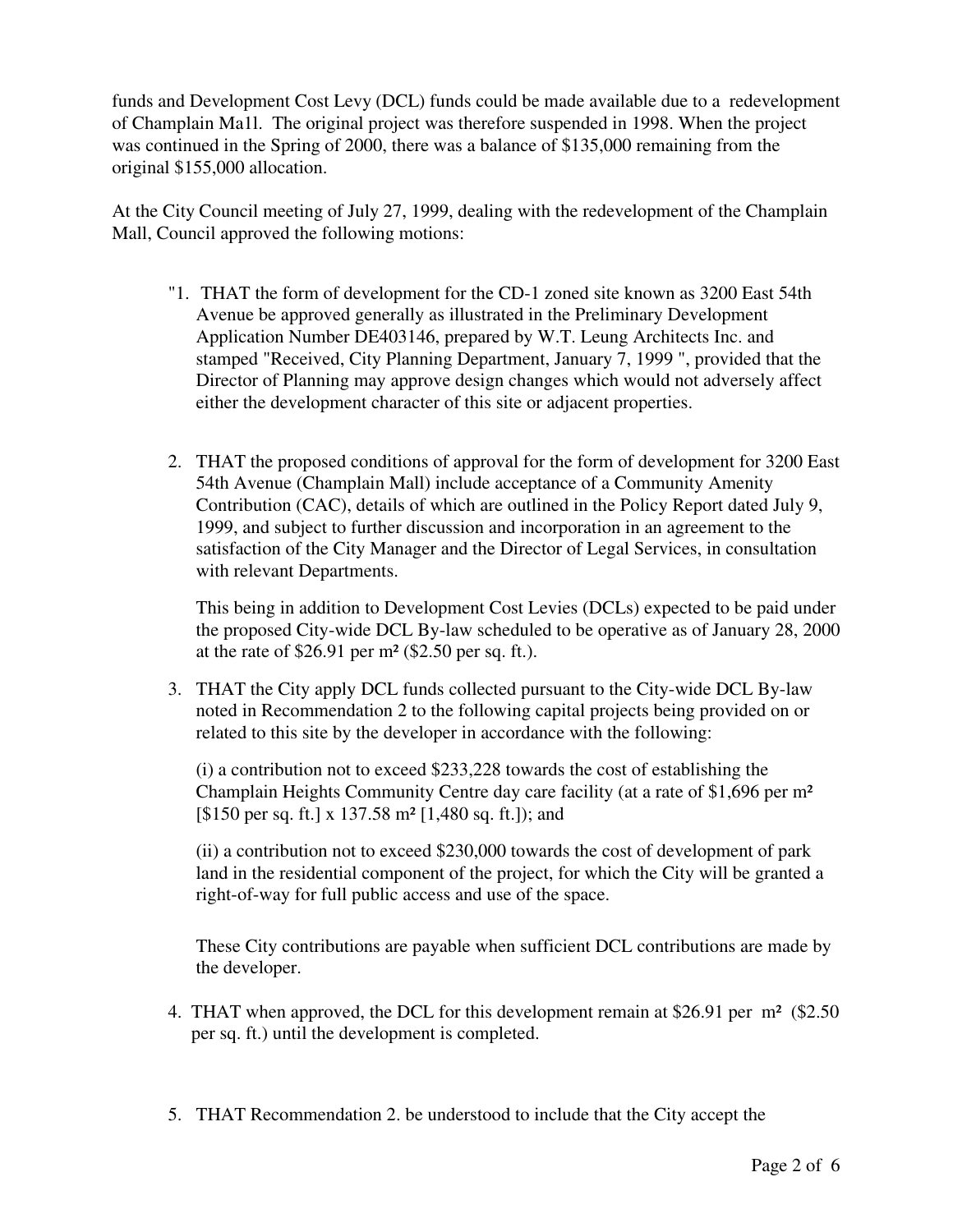\$300,000 cash contribution and that Council decide how these funds are to be used, on the understanding that the contribution will not be considered for the School Board.

6. THAT should there be a shortfall in the money required to complete the daycare/childcare facilities at Champlain Community Centre, that Council be consulted as to whether the DCL money paid from the redevelopment of Champlain Mall could provide the necessary funds for completion."

The report to Council specified the CAC funds mentioned in Recommendation 2. above as being in the amount of \$700,000.

## **DISCUSSION**

#### **Feasibility Study**

Four architectural firms were asked to submit proposals to provide complete architectural services for the project. The request for proposals identified the requirement for a feasibility study to determine costs, prior to confirming the design program and a schematic design.

A Project Building Committee, comprised of members of the Champlain Heights Community Association and staff, was established to review the proposals and references for each architect. After evaluating the proposals and interviewing each of the architectural firms on August 14, 2000, the Building Committee unanimously recommended to award the contract for complete architectural services to Acton Ostry Architects Inc.

The space program for the addition and renovation to Champlain Heights Community Centre includes, in addition to the proposed child development centre, a new youth room, and two new multipurpose rooms. The proposed addition would be located on the south side of the existing building, adjacent to the rear entry of the facility.

The building committee agreed to the following space program:

|              | - Multi-purpose room          | 1250 square feet |
|--------------|-------------------------------|------------------|
|              | - Licensed child dev't centre | 1700             |
|              | - Teen room                   | 700              |
|              | - Seniors Activity room       | 650              |
|              | - Lobby, storage, circulation | 750              |
|              | - Mechanical, washrooms       | 750              |
| <b>Total</b> |                               | 5800 square feet |

The first schematic design produced exceeded the budget. The design was changed to reduce estimated costs. A revised cost estimate was produced on May 27, 2002 based on the feasibility study design of May 15, 2002 (Appendix I), and again on June 10, 2002. A project estimate has been computed, using the latest cost consultant's estimate of construction costs. The project estimate shows that, based on the proposed design, the child development centre will cost \$445,000, and requires an additional \$211,772 in funding. The community centre portion of the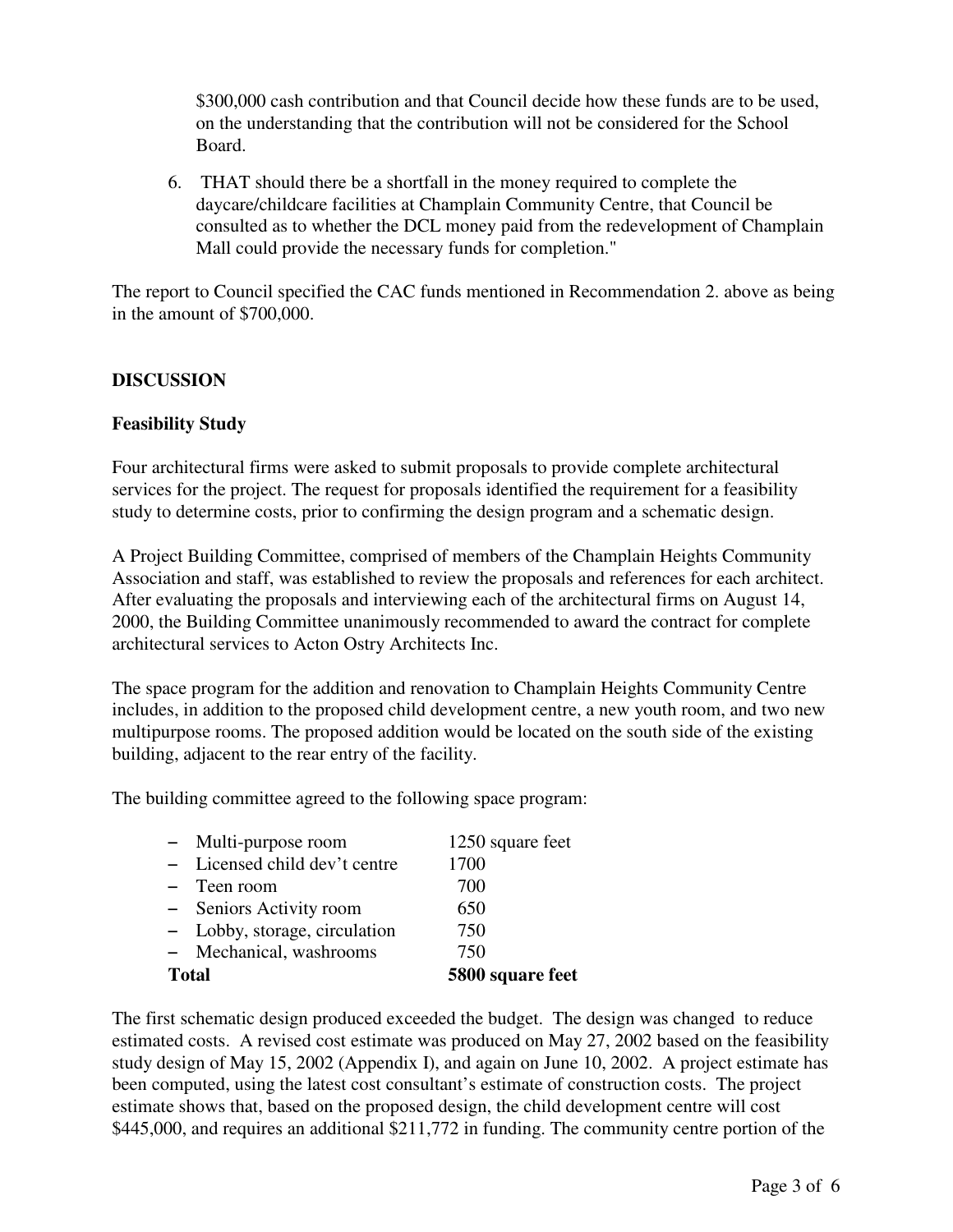project will cost \$961,281. The resulting shortfall in funding of \$91,281 is addressed on page 5 of this report.

To be able to move forward to the next phase of the project, the appropriate CAC and DCL funds need to be transferred to the project. Furthermore, Council is being asked to allocate additional funds, beyond what was contemplated for the child development centre at the time of the July 27, 1999 Council meeting.

# **Funding**

There was an amount of \$150,000 provided in a previous Park Board capital budget, supplemented with a \$5,000 donation from the Association, for a total existing funding of \$155,000. The Association has also pledged a donation of \$15,000 toward the project's capital cost (Appendix II). In addition, the Association will continue to do fund raising.

The estimated total project cost of the child development centre is \$445,000, or a gross cost of \$261.76 per square foot, including \$24,000 for furniture, equipment, and startup costs. Funding presently in place is \$233,228, leaving an additional requirement of \$211,772. The reasons for the additional funding requirement are:

- 6 The floor area of the child development centre has been increased from the 1480 sq. ft. initially assumed, to up to 1700 sq. ft.
- 6 The \$150 project cost per square foot initially allowed did not represent a level of quality consistent with institutional construction standards
- 6 The initial estimate likely did not include allowances for startup costs and parking development.

The **City's Director of Financial Planning and Treasury** confirms that the developer of 3200 East  $54<sup>th</sup>$  Avenue (Champlain Mall) has paid the required \$700,000 in CAC funds to the City, and that City-wide DCL funds in the amount of \$233,228 are available to be allocated to the project to construct the child development centre at Champlain Heights Community Centre.

In 1999 Council directed:

*"Should there be a shortfall in the money required to complete the daycare/childcare facilities at Champlain Community Centre, that Council be consulted as to whether the DCL money paid from the redevelopment on Champlain Mall could provide necessary funds for completion".*

The Champlain Mall redevelopment will generate DCL funds over and above those already earmarked for the child care and for park use by Council on July 27, 1999. The estimated total DCL will be approximately \$1,119,112. Already earmarked funds total \$463,228 (for the child care and park), leaving an unallocated balance of approximately \$655,000.

## **Budget**

If Council approves the additional DCL funds required for the child development centre, the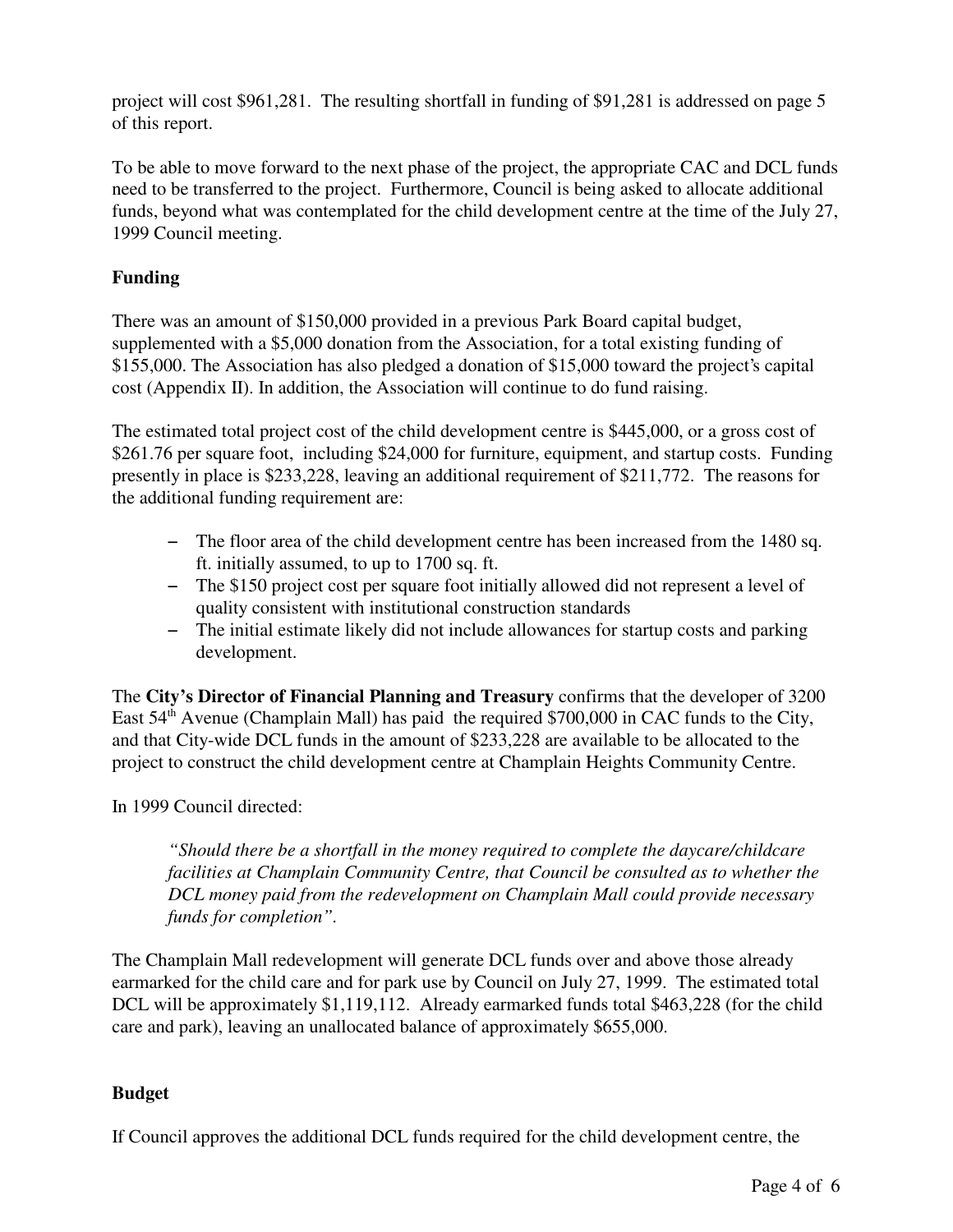project budget will be as follows:

| <b>Funding Source</b>                       | <b>Community Centre</b> | <b>Child Dev't Centre</b> |
|---------------------------------------------|-------------------------|---------------------------|
| <b>Existing Park Board capital</b>          | \$150,000               |                           |
| <b>Existing Association funding</b>         | 5,000                   |                           |
| <b>Additional Association funding</b>       | 15,000                  |                           |
| CAC from Champlain Mall development         | 700,000                 |                           |
| DCL for child dev't centre,                 |                         |                           |
| as indicated in previous Council resolution |                         | 233,228                   |
| <b>Additional DCL funding</b>               |                         | 211,772                   |
| <b>Total</b>                                | \$870,000               | \$445,000                 |

### **Grand Total: \$1,315,000**

Should Council not approve the additional required DCL funding, the project will be built without the child development centre, and the project budget would be \$870,000. Should the childcare project not go ahead, it is expected that the Board's project budget will be reimbursed a reasonable share of the feasibility study and associated administration costs. The total cost to date attributable to the childcare is \$16,529.

### **Estimated Project Cost of the Community Centre Component**

The estimated project cost of the Board's share of this development is \$961,281, which exceeds funding identified by \$91,281.

The Champlain Heights Community Association is actively working to raise additional funds. A Canada/BC Infrastructure grant has been applied for. Should the \$91,281 additional funding not fully materialize, the Project's design or scope will be adjusted as required to suit available funding. The Architect will be requested to reduce the cost of the May 15, 2002 schematic design (Appendix I). Areas of possible reduction that have been reviewed with the building committee are as follows:

- Reduce amount of soft landscaping
- Reduce amount of exterior concrete patio
- Reduce size of Senior's Activity room back to the original program area of 650 sq. ft.
- Reduce number of parking stalls to 5 newly created spaces in anticipation that a relaxation will be sought in the Development Permit stage of the project.

## **Operation of Child Development Centre**

At its meeting of May 15, 2002, the Champlain Heights Community Association Board of Directors passed a motion approving in principle the operation by the Association of a child development centre at the community centre (Appendix II). This was followed by a letter from the Champlain Heights Community Association and second motion (Appendix III) approving the "revised Model and Budget dated June 4, 2002", which will see the child development centre accommodate twenty-five licensed out of school care spaces and twenty licensed pre-school spaces, serving up to eighty children.